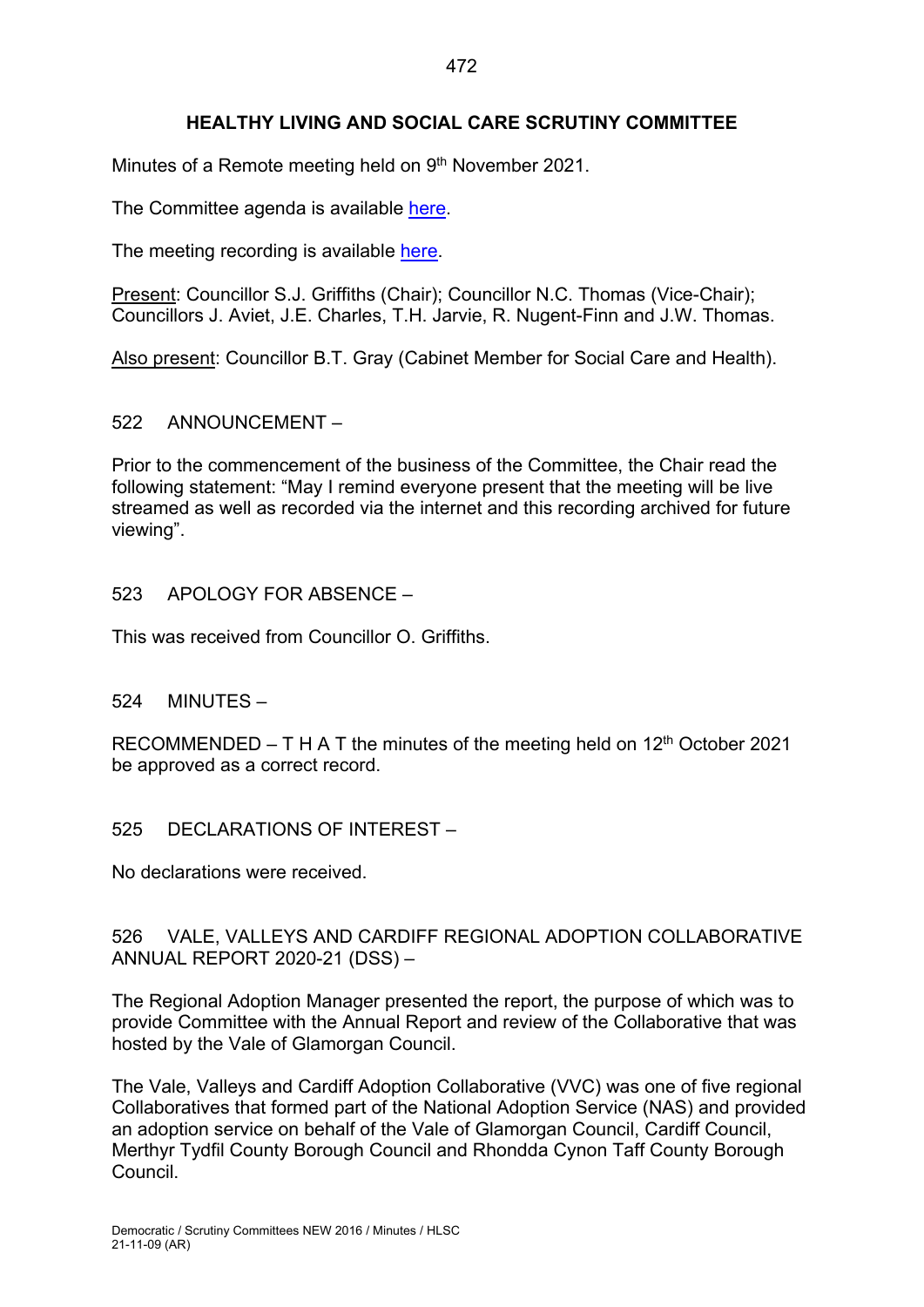The Officer apprised members on the following matters as set out in the Annual report:

- Information in respect of the governance and scrutiny of the regional arrangements at a local level,
- Staff changes and areas of service development,
- Key performance information relating to the placement of children for adoption,
- Recruitment and assessment of adopters,
- The provision of adoption support services,
- The impact of COVID 19 on service delivery and how the service had adapted to respond to said challenges and reduced delay, and
- Key challenges and future priorities for the service in terms of maintaining core business but also embracing changes being brought about at a national level with the implementation of Good Practice Guides and the two-stage model of adopter assessment.
- Activity in respect of the new grant funded posts.

The appendices to the report provided data in respect of key performance measures in respect of children, marketing activity, adopter recruitment, adoption support and the Adoption Panel and this information was broken down by Local Authority.

Following the Officer's presentation and subsequent member questions, the Officer added that:

- In relation to post-adoption support, families had felt increased pressures as a result of the national pandemic and the Collaborative had experienced an increase in referrals when children returned to school which mirrored the demand experienced by Children's Services creating a backlog of cases.
- The period of 6 months from the 'should be placed for adoption' decision to 'approval to match' is set out in statutory guidance and was therefore not a target set by the Collaborative.
- The numbers for children who had waited longer than six months to be matched were set out on Page 7 of the report and officers acknowledged that further consideration should be given to an alternative description for the 'other' category. The category of other had been used for children with no identifiable reason why they had not been matched and/or a suitable match had not been identified.

# RECOMMENDED –

(1) T H A T the Vale, Valleys and Cardiff Adoption Collaborative Annual Report 2020-21 and the work of the Collaborative undertaken to date be noted.

(2) T H A T Committee continues to receive annual reports in line with the requirements of the Legal Agreement which underpins the Collaborative.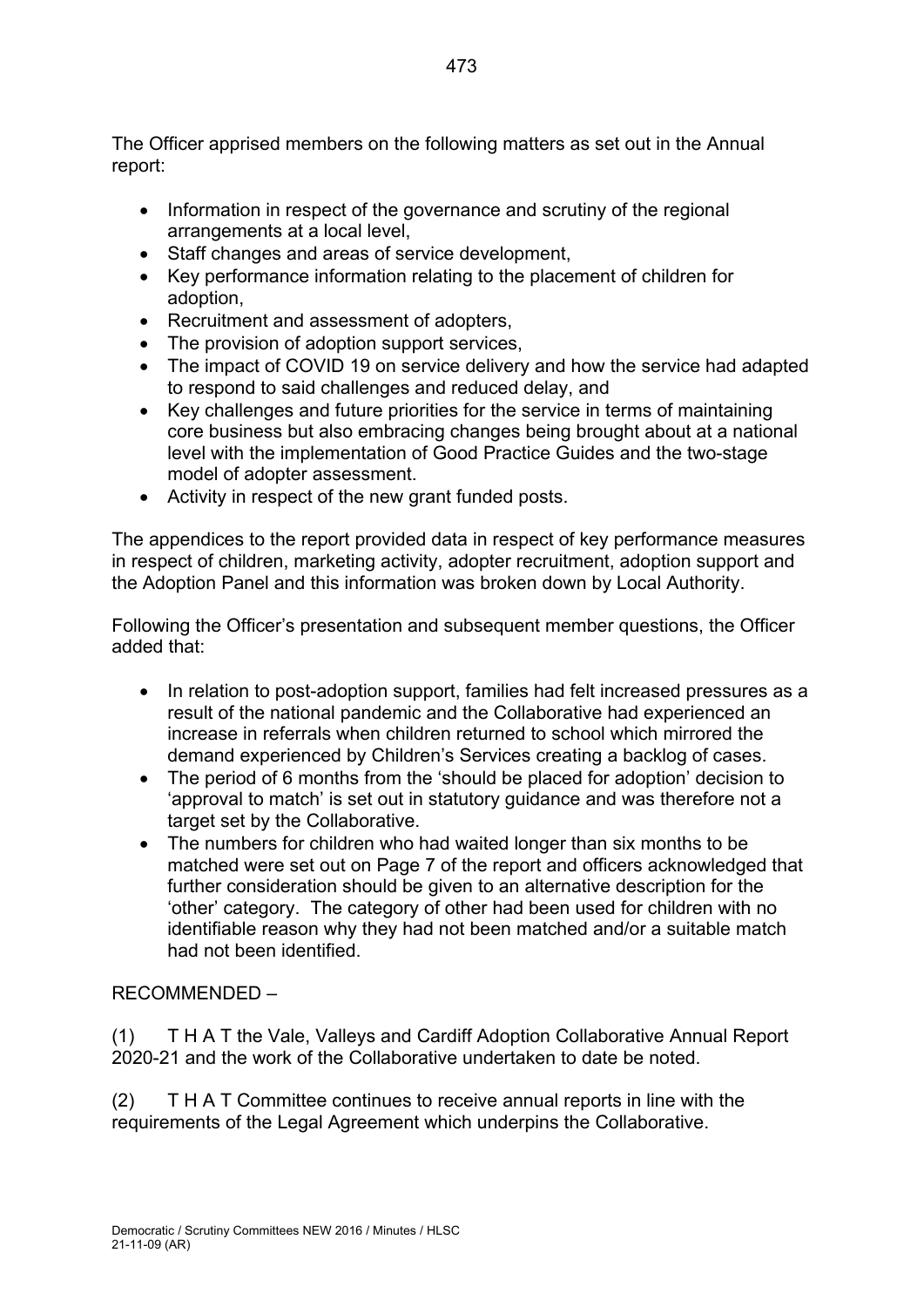#### Reasons for recommendations

(1) Having regard to the contents of the report in order to exercise scrutiny of the key statutory function.

(2) To ensure that Committee maintains close scrutiny of the regional service on a regular basis.

527 CHILDREN AND YOUNG PEOPLE SERVICES ANNUAL PLACEMENT REVIEW (DSS) –

The report outlined the actions taken within Children and Young People Services during 2020/21 with regard to placement provision for Children Looked After (CLA) and the priority actions for 2021/22 such as:

- To provide and commission a flexible and affordable mix of high-quality placements that met the diverse range of children's needs, and
- To develop effective plans in partnership with children and their families which remained focused on achieving care and support plans, prevented drift, enabled them to be reunited with family and friends where possible, to have stable placements and to exit the care system positively.

The Head of Children and Young People Services advised that within the Division, the major issue was the continuing pressure on placements for children looked after. This was the Division's most volatile budget and the one most dependent upon levels of service demand which were not within the Council's direct control. During the COVID-19 pandemic demand across all service areas had increased significantly.

Following the Officers presentation and subsequent member questions, the Officer added that:

- Externally purchased foster care placements were having the greatest impact on the external placement budget given their increasing number. The Council's aim is to reduce external placements, where possible and within the best interests of the child and continue to build upon its in-house resources.
- The quality of staff within the Service was excellent and despite being tired due to dealing with the ongoing pressures of the pandemic, staff morale was good, and the workforce remain fully committed.
- In terms of staff vacancies, pressures remained in the Intake and Family Support Team as well as the Care Planning and Proceedings Team. The Council was taking various steps to mitigate the shortfall however, the scarcity of Social Workers was presenting a significant challenge for recruitment.
- Despite social restrictions put in place as a result of the national pandemic, staff had continued to be where they needed to be offering face-to-face support to families where necessary throughout the various stages of lockdown.
- Families had been very resilient throughout the pandemic. The move towards virtual contact had increased the levels of engagement in many areas.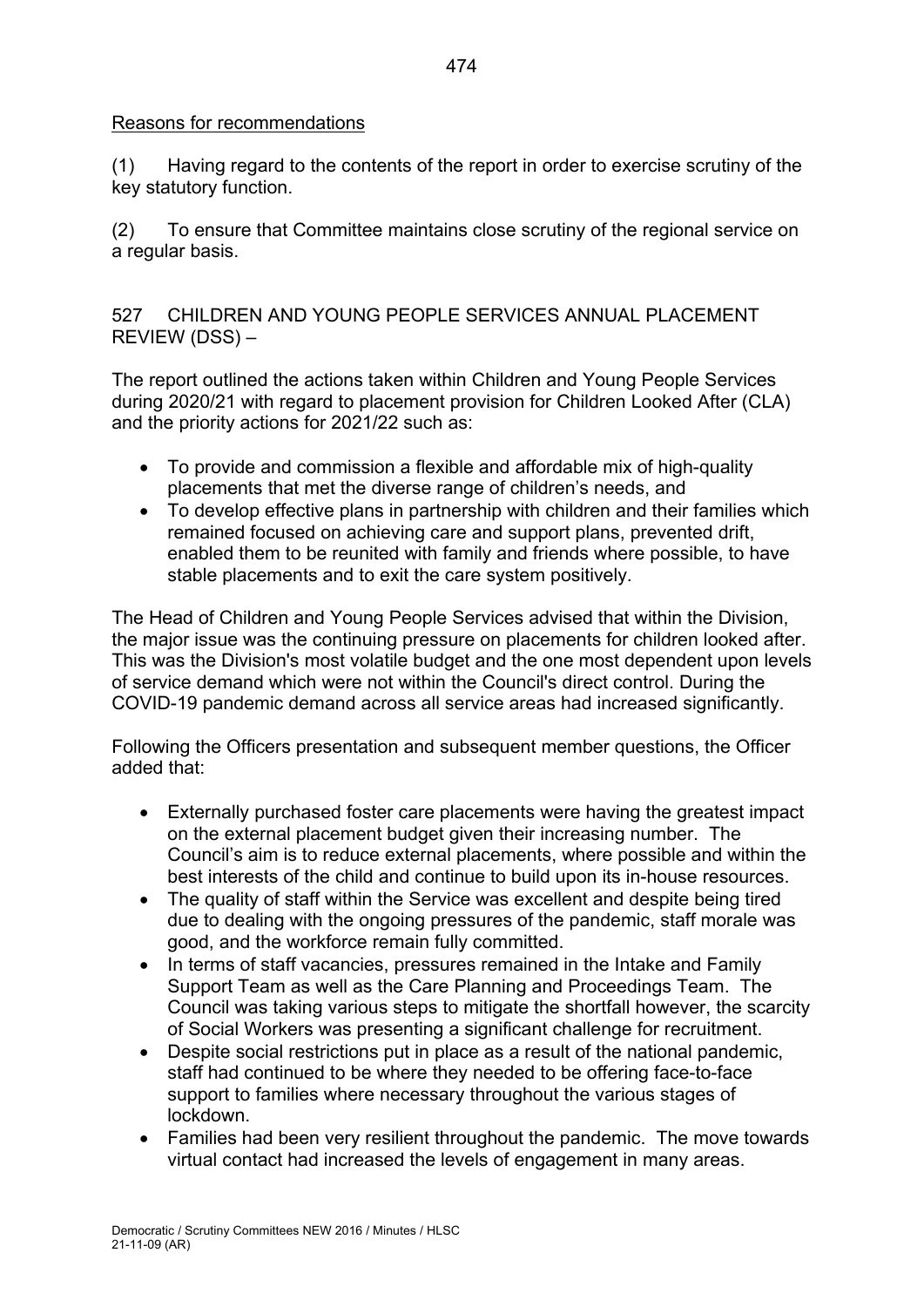Therefore, the Council would continue to capitalise on the advantages of working virtually as well as face-to-face going forward.

In conclusion, the Cabinet Member for Social Care and Health advised that the Council continued to provide a service that prioritised a child's needs over budget savings and the budget continued to fluctuate in response to changes in service demand. Members were proud of the staff providing an invaluable service to families across the Vale of Glamorgan.

RECOMMENDED –

(1) T H A T the contents of the Children and Young People Services Annual Placements Review Report, as attached at Appendix 1 to the report, be noted.

(2) T H A T Scrutiny Committee receives a further Annual Placement Review report in October 2022.

(3) T H A T the report be referred to the Learning and Culture Scrutiny **Committee.** 

#### Reason for recommendations

(1-3) Having regard to the contents of the report to provide Members with an opportunity to exercise oversight of the key statutory function.

## 528 DEPRIVATION OF LIBERTY SAFEGUARDS (DSS) –

The Head of Service presented the report, the purpose of which was to provide an overview and summary of the activity within the DoLS team as well as highlight the resource and capacity issues that had resulted in the area of work being included on the Council's corporate risk register.

The Liberty Protection Safeguards (LPS) were due to replace the DoLS in England and Wales, in April 2022 and represented a significant overhaul to the law concerning the care and treatment of people over 16 who lacked capacity to consent to care or treatment that deprived them of their liberty. Workers across the adult social care system would need to prepare for the LPS: the changes would affect direct work with adults, and in some cases young people, carried out by multi-agency practitioners and would require new systems and ways of working at all levels across these organisations.

Following the Officers presentation and subsequent member questions, the Officer added that it was anticipated that the LPS framework would be implemented in April 2022, and that there would be a 12-month transition period where the previous DoLS processes would work alongside the new LPS. However, the Council was yet to receive the relevant Codes of Practice from Welsh Government in order to make the necessary operational and strategic changes that may be required.